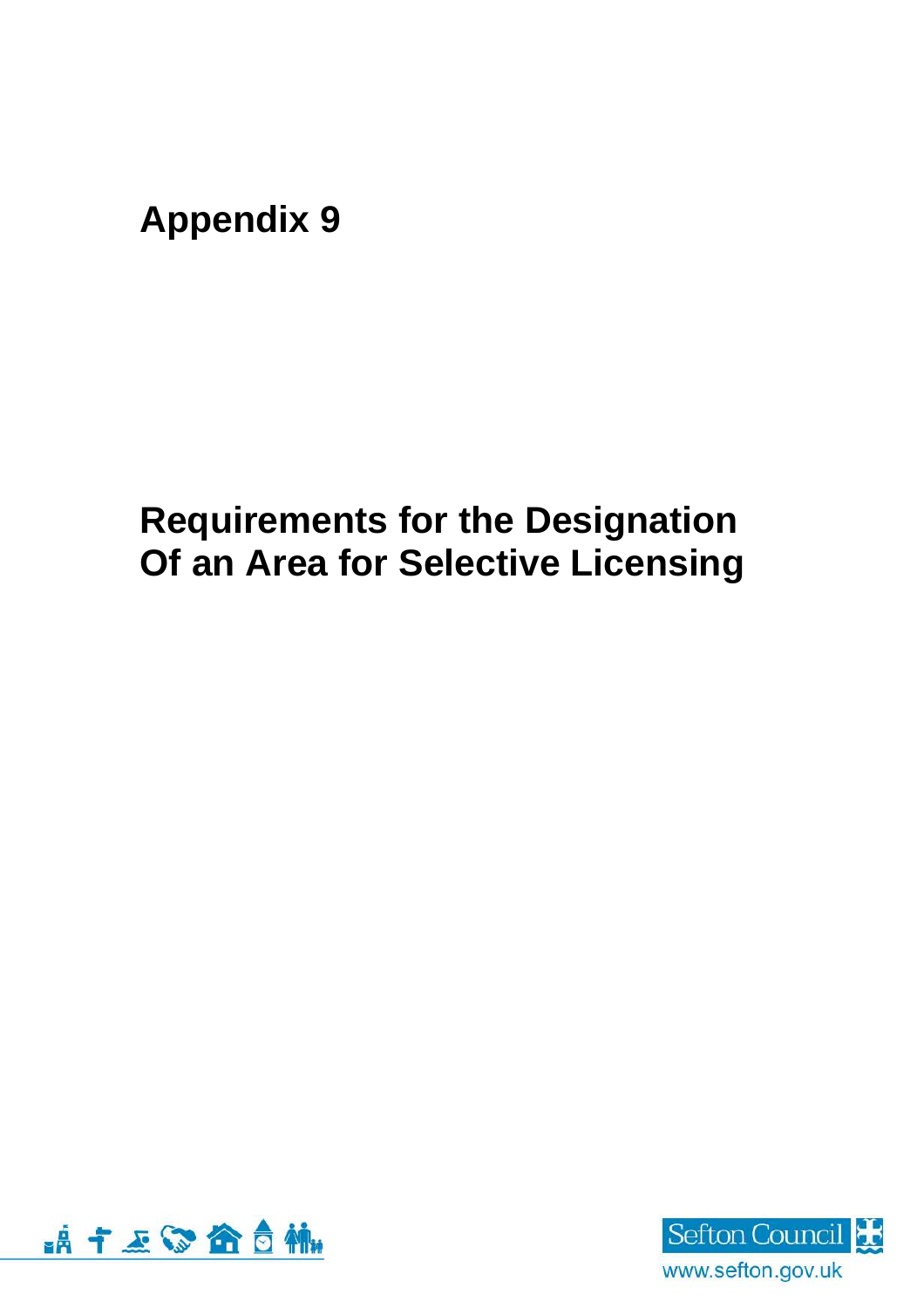## **Requirements for the Designation of an Area for Selective Licensing**

Section 83 of the Housing Act 2004, requires the Council to publish the designation. Once published the designation must remain available to the public. The designation must set out:

- (a) that the designation has been made,
- (b) whether or not the designation was required to be confirmed and either that it has been confirmed or that a general approval under section 82 applied to it (giving details of the approval in question),
- (c) the date on which the designation is to come into force, and
- (d) any other information which may be prescribed.

In addition to the requirements of the Act, the notice must also contain the following information:

- A brief description of the designated area;
- The name, address, telephone number and email address of
	- The local housing authority which made the designation;
	- The premises where the designation may be inspected; and
	- The premises where applications for licences and general advice may be obtained;
- A statement advising any landlord, person managing or tenant within the designated area to seek advice from the local housing authority on whether their property is affected by the designation; and a warning of the consequences of failing to licence a property which is required to be licensed, including the criminal sanctions.

The Licensing and Management of Houses in Multiple Occupation and Other Houses (Miscellaneous Provisions) (England) Regulations 2006 places further requirements on this:

Within 7 days after the date on which the designation was confirmed:

- Place the notice on a public notice board at one or more municipal buildings within the designated area,
- Publish the notice on the HBC web site; and
- Arrange for its publication in at least two local newspapers. must be published five more times in the same two newspapers at intervals of no less than two weeks and no more than three

Within 2 weeks after the designation was confirmed, must send a copy of the notice to:

- Any person who responded to the consultation conducted by it under section 80(9) of the Act (this will be by letter and email)
- Any organisation which, to the reasonable knowledge of the local housing authority represents the interests of landlords or tenants; or